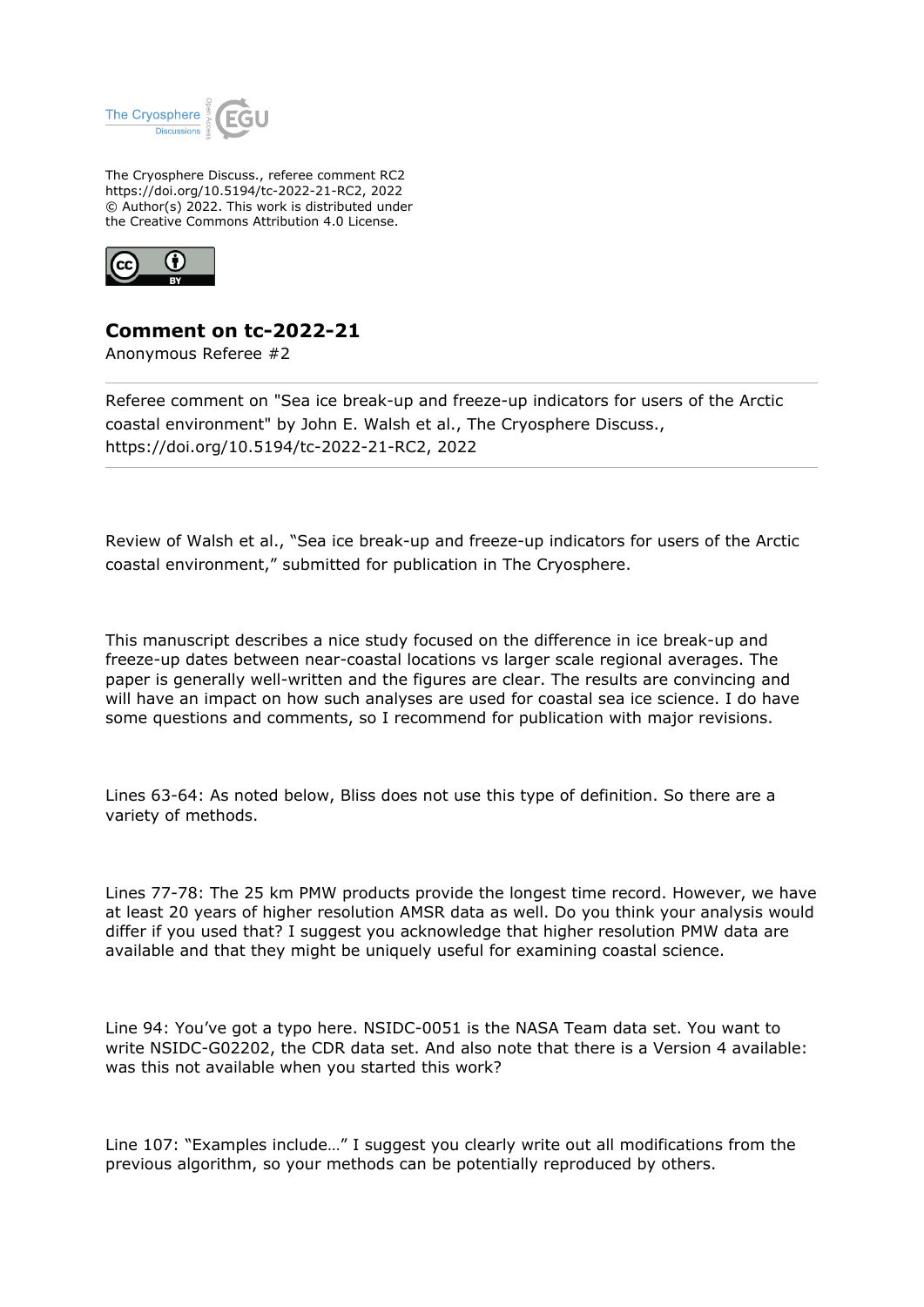Lines 110-111: I don't think v4 of the CDR has missing days.

Line 111: "a spatial and then temporal smoothing" Please provide all details.

Table 1: There are a large number of seemingly arbitrary numbers here. Why 25%, or 40%, or 50%? Why two standard deviations, or one standard deviation? Why minus 10%? First, why did you pick these, and second, what if you vary these numbers?

Table 2:

\* You are providing the lat/lon of these coastal communities/stations. Why? They are not used anywhere. Instead, perhaps you can provide the exact grid cell numbers of the 3 cells for each location.

\* Mestersvig seems to be decommissioned, as far as I can tell. Why did you choose this?

Figure 1:

\* Could you rotate all panels so that north is upward, as is usual?

\* "Bering Strait coast" is an odd name for this location. Really it is "NE Chukchi Sea," right? Also, these 3 grid cells are farther away from the coast than the other locations. Why?

\* I suggest adding distance or lat/lon markers along the horizontal and vertical axes of each panel.

More on Figure 1: It took me a few minutes to understand the basic strategy here, so I suggest that you make this clearer. You show these coastal locations with red dots, but really they are never used. However, this distracted me and I thought you were going to compare coastal station information with these three grid cells. No, in fact you are using these 3 grid cells as proxies for coastal conditions. I suggest you say this explicitly. And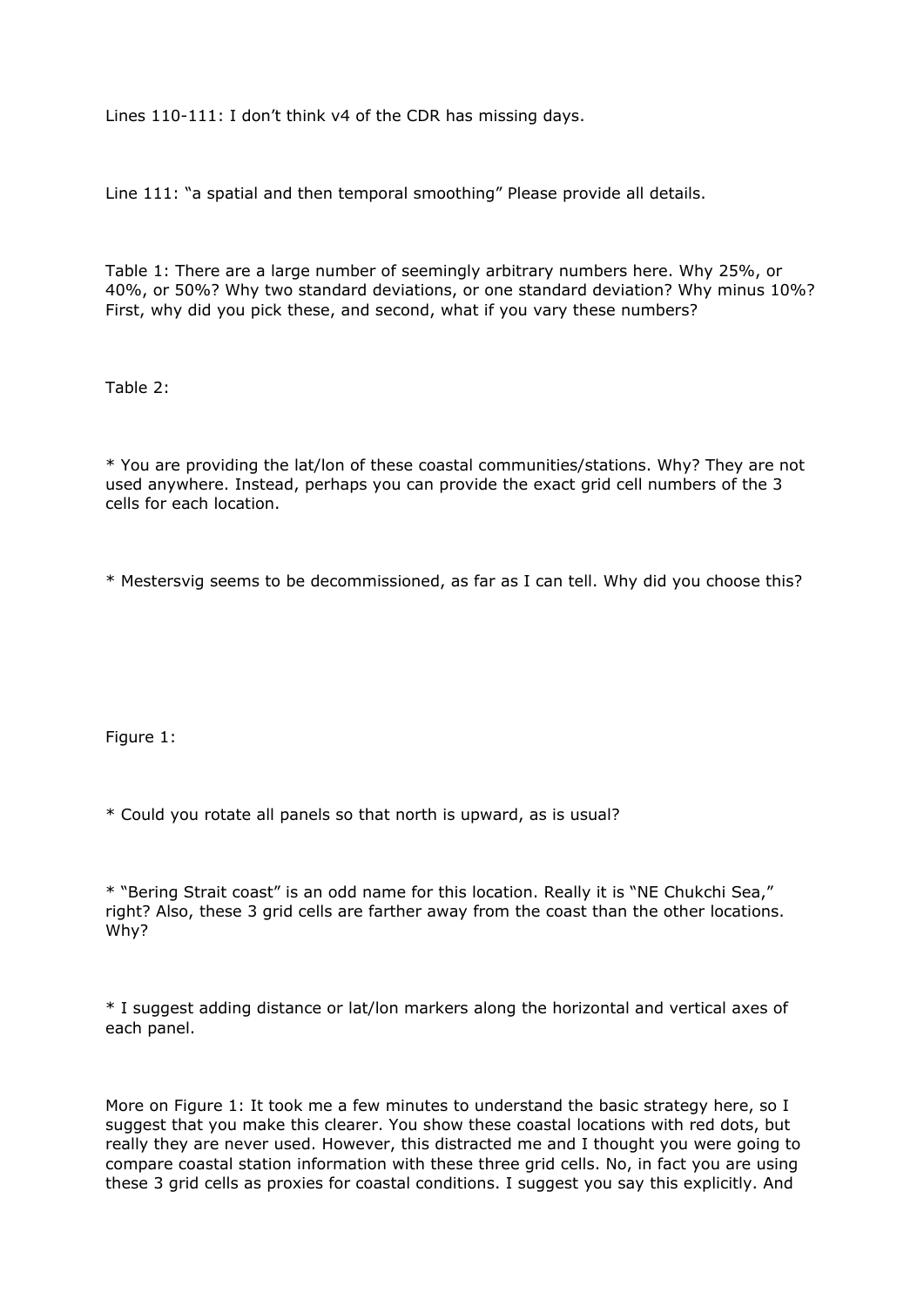then I am wondering:

1) Why not choose SIC cells right at the coast? Yes, there could be coastal contamination, but I think the CDR has eliminated or much reduced this. At least you should check this.

2) Why not validate these CDR SIC values with coastal information when available? EG Utqiagvik has a sea ice radar, doesn't it?

3) What if you chose a trio of CDR SIC cells that were at another location near the coast within a MASIE region? Do you think you would get a different result? I suggest that you take one or two MASIE regions and test this, ie take 3 different near-coastal locations within a MASIE region and run your analysis. How different are your results?

4) You interpret many results in the context of landfast ice. I think you need to show that the CDR SIC cells you have chosen (because they are offshore) are actually in the landfast ice zone at each location. EG you could add a typical landfast ice contour (when it's there) to each panel of Figure 1. Or better, some kind of interannual min/max measure of landfast ice extent relative to the cells.

Line 163: Typo: "Figure 1" -> "Figure 2"

Lines 165-167: Why did you include MASIE regions that are not near your 10 locations, eg "Central Arctic?"

Line 193: Typo: "Table 2" -> "Table 1"

Figure 3: It might be useful to remind the reader in this caption that break-up start only exists when there's break-up end, and same for freeze-up, thus only two panels are needed in this figure.

Lines 213-216: This is interesting; I think Bliss vs J&E is in some ways analogous to NASA Team vs NASA Bootstrap. IE Team uses fixed tie points, while Bootstrap uses "dynamic" ie time/space varying tie points. There is value in each method (although generally the latter seems to be more accurate).

Figure 4: I had to look up "violin plots" but there is a Wikipedia page so ok. Still, it might